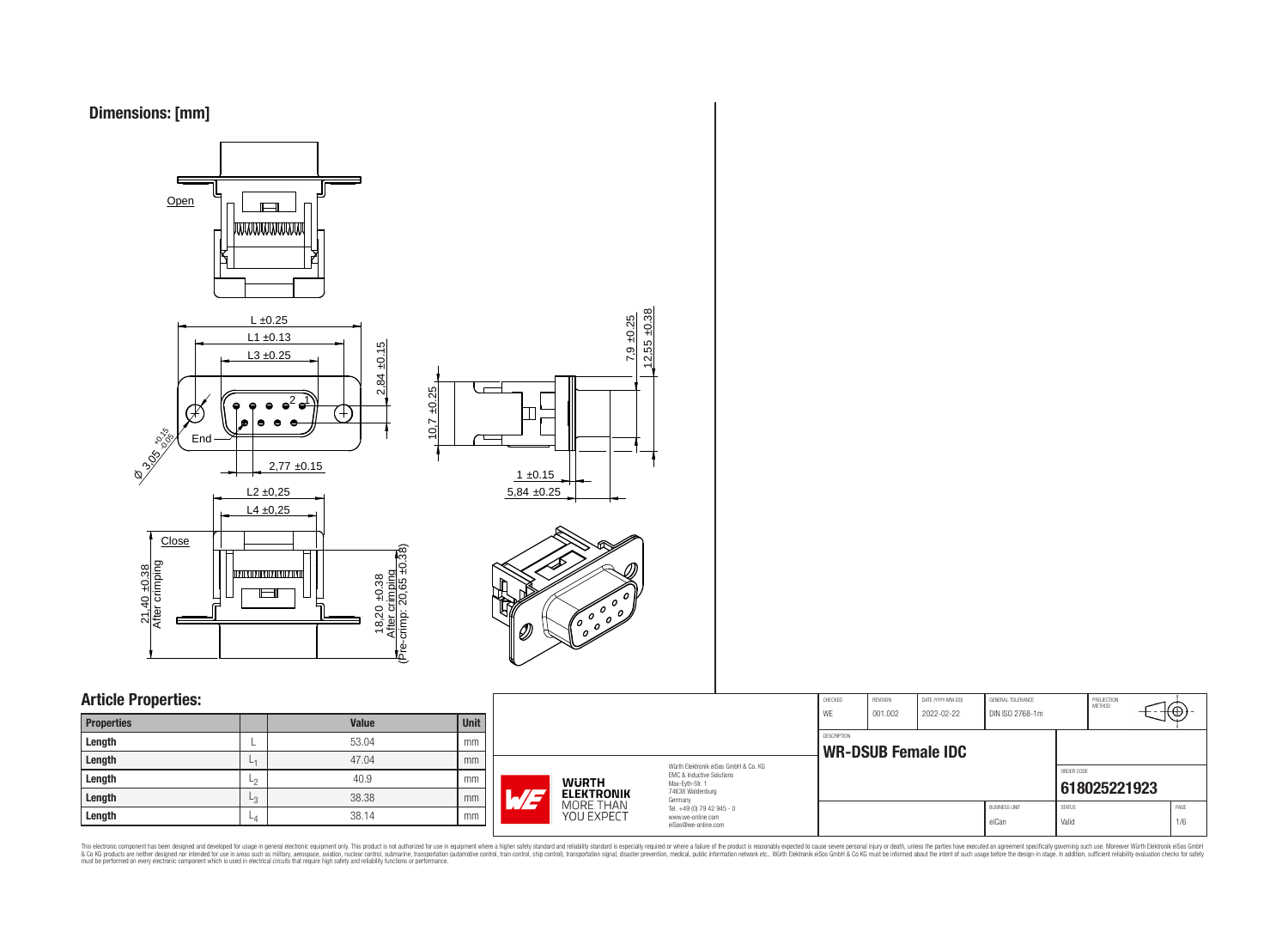# **Article Properties:**

| Pins | л.<br>$\sim$ |
|------|--------------|
|      |              |

# **Material Properties:**

| <b>Insulator Material</b>            | PBT            |
|--------------------------------------|----------------|
| <b>Insulator Flammability Rating</b> | UL94 V-0       |
| <b>Contact Material</b>              | Copper Alloy   |
| <b>Contact Plating</b>               | Selective Gold |
| <b>Contact Type</b>                  | Stamped        |

## **General Information:**

**Operating Temperature** -55 up to +105 °C

## **Electrical Properties:**

| <b>Properties</b>            |           | <b>Value</b> | <b>Unit</b> | Tol. |
|------------------------------|-----------|--------------|-------------|------|
| <b>Rated Current</b>         | 'R        | 2            | А           |      |
| <b>Working Voltage</b>       |           | 125          | V(AC)       |      |
| <b>Withstanding Voltage</b>  |           |              | V(AC)       |      |
| <b>Contact Resistance</b>    | R         | 30           | $m\Omega$   | max. |
| <b>Insulation Resistance</b> | $R_{ISO}$ | 5000         | МC          | min. |

|                                                 |                                                | CHECKED<br>WE | REVISION<br>001.002 | DATE (YYYY-MM-DD)<br>2022-02-22 | GENERAL TOLERANCE<br>DIN ISO 2768-1m |               | PROJECTION<br>METHOD | ⊬∺   |
|-------------------------------------------------|------------------------------------------------|---------------|---------------------|---------------------------------|--------------------------------------|---------------|----------------------|------|
|                                                 |                                                | DESCRIPTION   |                     |                                 |                                      |               |                      |      |
|                                                 | Würth Flektronik eiSos GmbH & Co. KG           |               |                     | <b>WR-DSUB Female IDC</b>       |                                      |               |                      |      |
|                                                 | EMC & Inductive Solutions                      |               |                     |                                 |                                      | ORDER CODE    |                      |      |
| <b>WURTH</b><br><b>ELEKTRONIK</b><br>$\sqrt{1}$ | Max-Eyth-Str. 1<br>74638 Waldenburg<br>Germany |               |                     |                                 |                                      |               | 618025221923         |      |
| MORE THAN                                       | Tel. +49 (0) 79 42 945 - 0                     |               |                     |                                 | <b>BUSINESS UNIT</b>                 | <b>STATUS</b> |                      | PAGE |
| <b>YOU EXPECT</b>                               | www.we-online.com<br>eiSos@we-online.com       |               |                     |                                 | eiCan                                | Valid         |                      | 2/6  |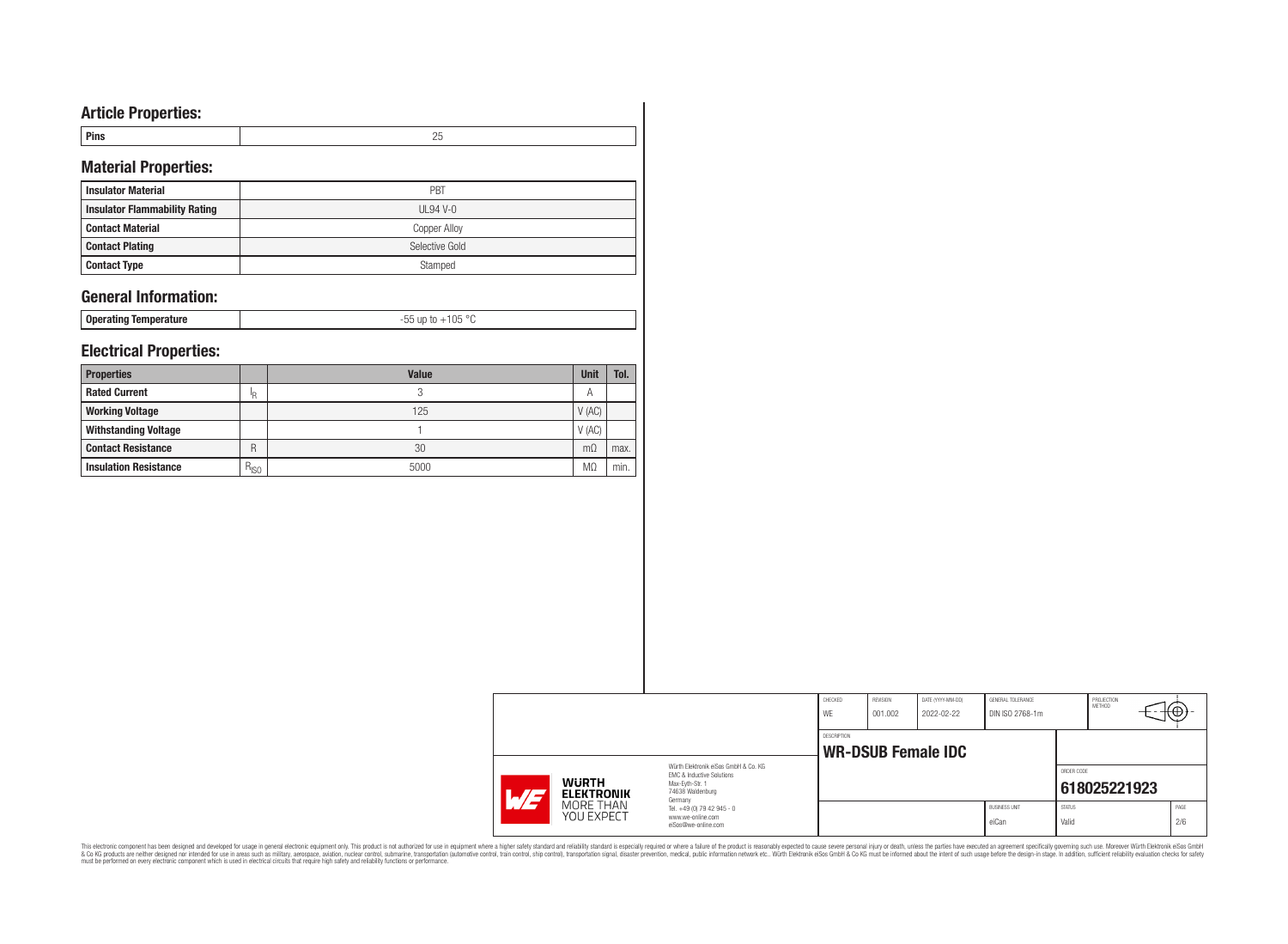



NB: Actual packaging may slightly differ from datasheet

| $L_{\text{TRA}}$ (mm) | $T_{\text{TRA}}$ (mm) | $WTRA$ (mm) | $W1_{TRA}$ (mm) | $W2_{TRA}$ (mm) | $HTRA$ (mm) | Packaging<br>Unit | Material |
|-----------------------|-----------------------|-------------|-----------------|-----------------|-------------|-------------------|----------|
| typ.                  | l tvr                 | l typ       | I typ.          | l tvr           | l typ       | l pcs.            |          |
| 268                   | 196                   | 300         | 236             | 26.2            |             | 140               | Plastic  |

|                                                                                            |                                                                   | CHECKED     | <b>REVISION</b> | DATE (YYYY-MM-DD)         | GENERAL TOLERANCE    |               | PROJECTION<br>METHOD |      |
|--------------------------------------------------------------------------------------------|-------------------------------------------------------------------|-------------|-----------------|---------------------------|----------------------|---------------|----------------------|------|
|                                                                                            |                                                                   | WE          | 001.002         | 2022-02-22                | DIN ISO 2768-1m      |               |                      | ₩Ψ,  |
|                                                                                            |                                                                   | DESCRIPTION |                 |                           |                      |               |                      |      |
|                                                                                            |                                                                   |             |                 | <b>WR-DSUB Female IDC</b> |                      |               |                      |      |
|                                                                                            | Würth Elektronik eiSos GmbH & Co. KG<br>EMC & Inductive Solutions |             |                 |                           |                      | ORDER CODE    |                      |      |
| <b>WURTH</b><br>Max-Evth-Str. 1<br>74638 Waldenburg<br><b>ELEKTRONIK</b><br>L/E<br>Germany |                                                                   |             |                 |                           |                      |               | 618025221923         |      |
| MORE THAN                                                                                  | Tel. +49 (0) 79 42 945 - 0                                        |             |                 |                           | <b>BUSINESS UNIT</b> | <b>STATUS</b> |                      | PAGE |
| YOU EXPECT<br>www.we-online.com<br>eiSos@we-online.com                                     |                                                                   |             |                 |                           | eiCan                | Valid         |                      | 3/6  |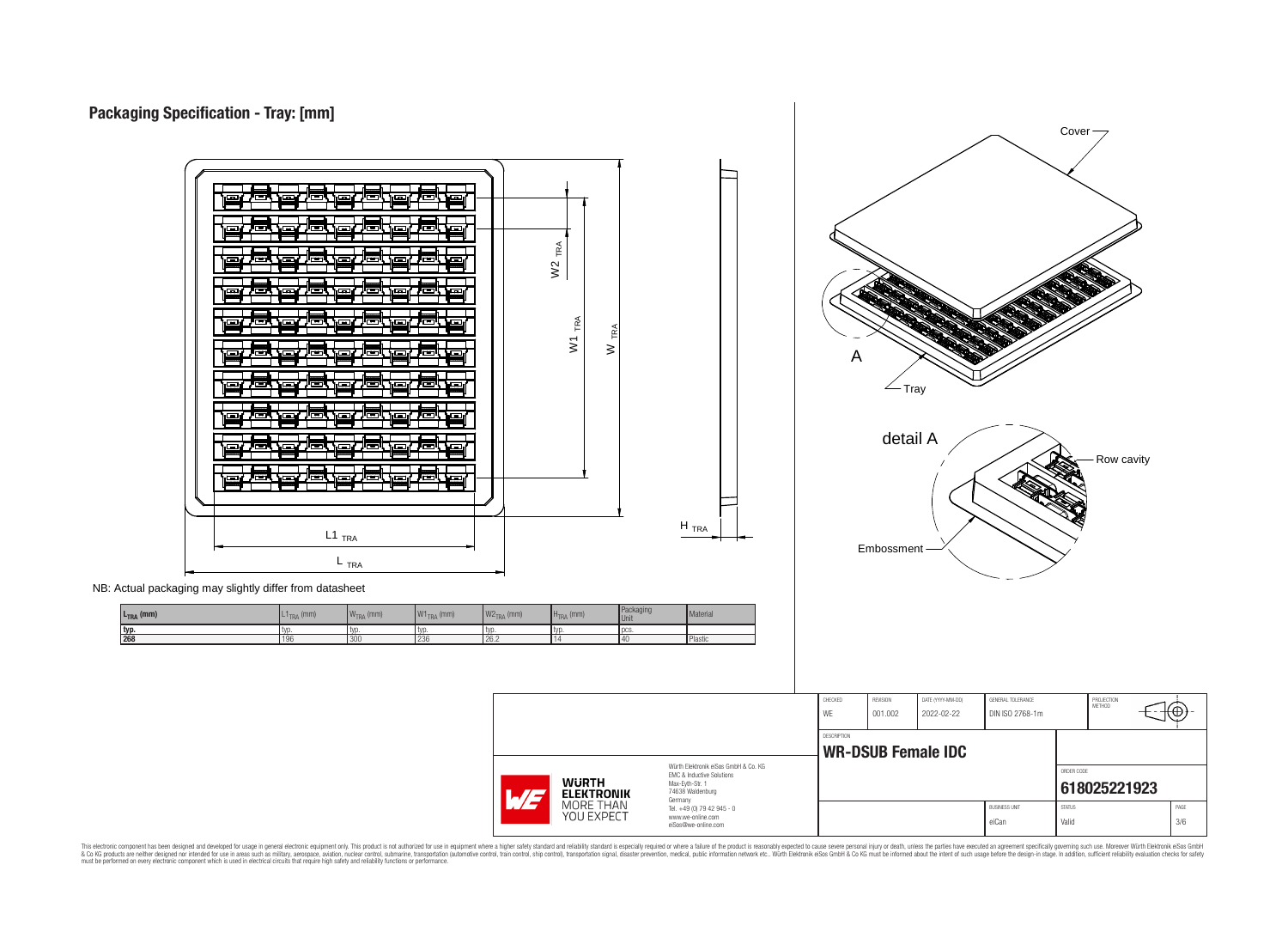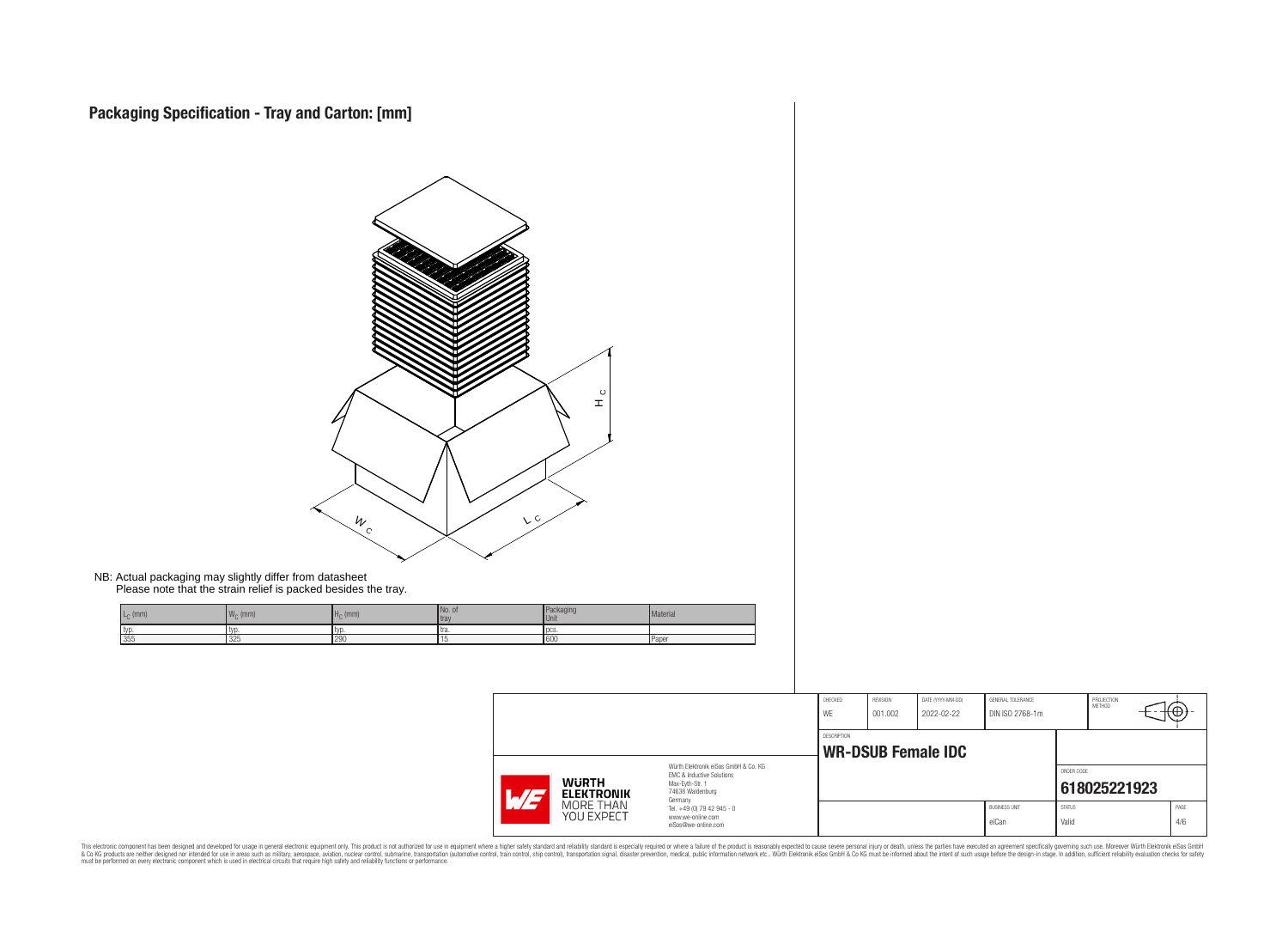# **Cautions and Warnings:**

## **The following conditions apply to all goods within the product series of the Connectors of Würth Elektronik eiSos GmbH & Co. KG:**

#### **General:**

- This mechanical component is designed and manufactured for use in general electronic equipment.
- Würth Elektronik must be asked for written approval (following the PPAP procedure) before incorporating the components into any equipment in fields such as military, aerospace, aviation, nuclear control, submarine, transportation (automotive control, train control, ship control), transportation signal, disaster prevention, medical, public information network, etc. where higher safety and reliability are especially required and/or if there is the possibility of direct damage or human injury.
- Mechanical components that will be used in safety-critical or high-reliability applications, should be pre-evaluated by the customer.
- The mechanical component is designed and manufactured to be used within the datasheet specified values. If the usage and operation conditions specified in the datasheet are not met, the component may be damaged or dissolved.
- Do not drop or impact the components, the component may be damaged.
- Prevent any damage or scratches on the component, especially on the actuator.
- Direct mechanical impact to the product shall be prevented (e.g overlapping of the PCB's).
- Würth Elektronik products are qualified according to international standards, which are listed in each product reliability report. Würth Elektronik does not warrant any customer qualified product characteristics beyond Würth Elektroniks' specifications, for its validity and sustainability over time.
- The responsibility for the applicability of the customer specific products and use in a particular customer design is always within the authority of the customer. All technical specifications for standard products do also apply to customer specific products.
- The mechanical component is designed to be used along with Würth Elektronik counterparts and tools. Würth Elektronik cannot ensure the reliability of these components while being used with other products.

### **Product Specific:**

#### **Soldering:**

- The solder profile must comply with the technical product specifications. All other profiles will void the warranty.
- All other soldering methods are at the customers' own risk.

#### **Cleaning and Washing:**

- Washing agents used during the production to clean the customer application might damage or change the characteristics of the component, body, pins and termination. Washing agents may have a negative effect on the long-term functionality of the product.
- Using a brush during the cleaning process may deform function relevant areas. Therefore, we do not recommend using a brush during the PCB cleaning process.

#### **Potting and Coating:**

• If the product is potted in the customer application, the potting material might shrink or expand during and after hardening. Shrinking could lead to an incomplete seal, allowing contaminants into the components. Expansion could damage the components. We recommend a manual inspection after potting or coating to avoid these effects.

#### **Storage Conditions:**

- A storage of Würth Elektronik products for longer than 12 months is not recommended. Within other effects, the terminals may suffer degradation, resulting in bad solderability. Therefore, all products shall be used within the period of 12 months based on the day of shipment.
- Do not expose the components to direct sunlight.
- The storage conditions in the original packaging are defined according to DIN EN 61760-2.
- The storage conditions stated in the original packaging apply to the storage time and not to the transportation time of the components.

#### **Packaging:**

• The packaging specifications apply only to purchase orders comprising whole packaging units. If the ordered quantity exceeds or is lower than the specified packaging unit, packaging in accordance with the packaging specifications cannot be ensured.

#### **Handling:**

- Do not repeatedly operate the component with excessive force. It may damage or deform the component resulting in malfunction.
- In the case a product requires particular handling precautions, in addition to the general recommendations mentioned here before, these will appear on the product datasheet
- The temperature rise of the component must be taken into consideration. The operating temperature is comprised of ambient temperature and temperature rise of the component.The operating temperature of the component shall not exceed the maximum temperature specified.

These cautions and warnings comply with the state of the scientific and technical knowledge and are believed to be accurate and reliable. However, no responsibility is assumed for inaccuracies or incompleteness.

|                          |                                   |                                                                                                                     | CHECKED<br>WE      | <b>REVISION</b><br>001.002 | DATE (YYYY-MM-DD)<br>2022-02-22 | GENERAL TOLERANCE<br>DIN ISO 2768-1m |                        | PROJECTION<br>METHOD | ₩           |
|--------------------------|-----------------------------------|---------------------------------------------------------------------------------------------------------------------|--------------------|----------------------------|---------------------------------|--------------------------------------|------------------------|----------------------|-------------|
|                          |                                   |                                                                                                                     | <b>DESCRIPTION</b> |                            | <b>WR-DSUB Female IDC</b>       |                                      |                        |                      |             |
| $\overline{\phantom{0}}$ | <b>WURTH</b><br><b>ELEKTRONIK</b> | Würth Elektronik eiSos GmbH & Co. KG<br>EMC & Inductive Solutions<br>Max-Eyth-Str. 1<br>74638 Waldenburg<br>Germany |                    |                            |                                 |                                      | ORDER CODE             | 618025221923         |             |
|                          | MORE THAN<br>YOU EXPECT           | Tel. +49 (0) 79 42 945 - 0<br>www.we-online.com<br>eiSos@we-online.com                                              |                    |                            |                                 | <b>BUSINESS UNIT</b><br>eiCan        | <b>STATUS</b><br>Valid |                      | PAGE<br>5/6 |

This electronic component has been designed and developed for usage in general electronic equipment only. This product is not authorized for use in equipment where a higher safety standard and reliability standard si espec & Ook product a label and the membed of the seasuch as marked and as which such a membed and the such assume that income in the seasuch and the simulation and the such assume that include to the such a membed and the such